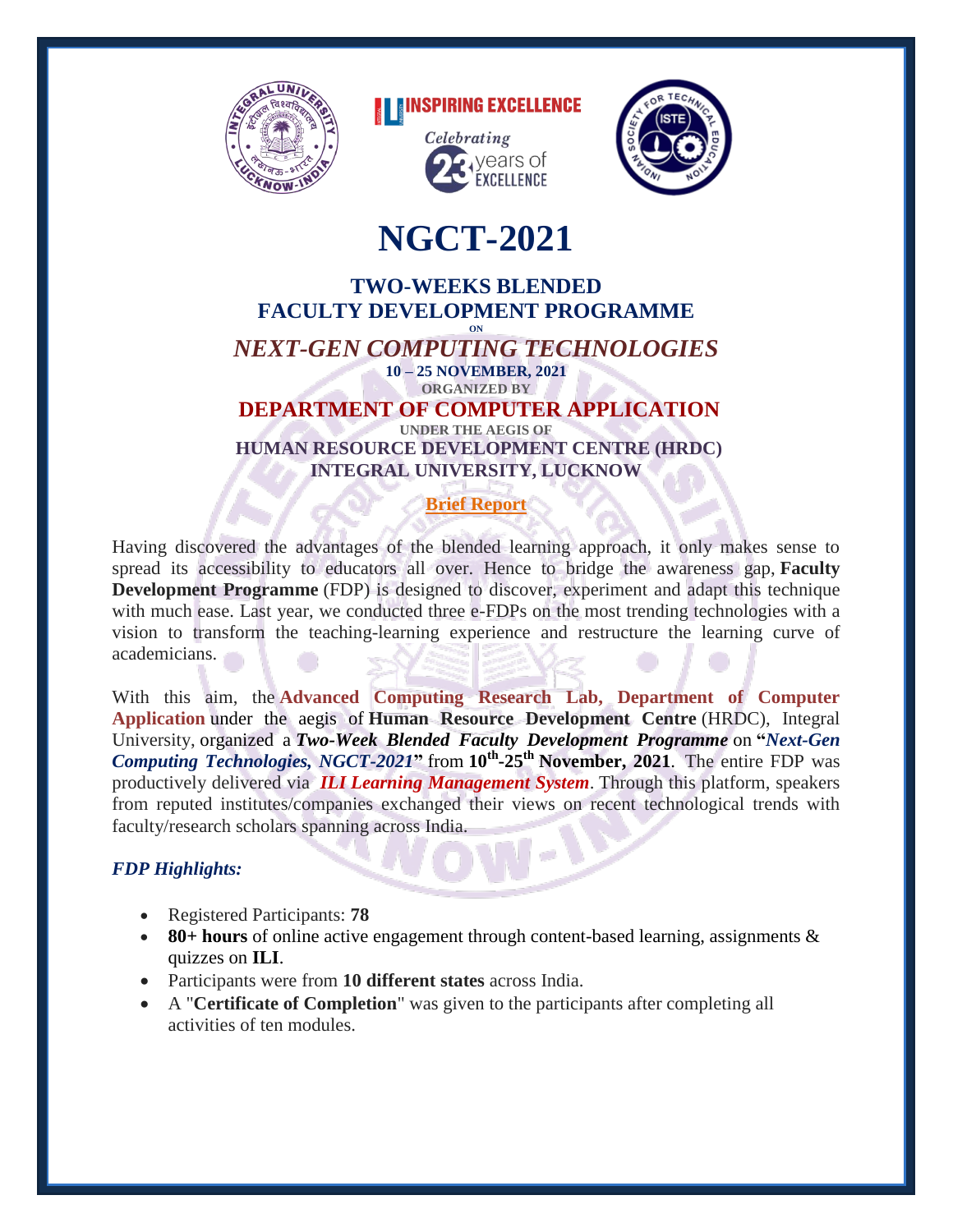| <b>SESSIONS OF THE FDP</b> |  |  |
|----------------------------|--|--|
|----------------------------|--|--|

| <b>Date</b> | <b>Topic</b>                                                        | <b>Speaker</b>                                                                                      |
|-------------|---------------------------------------------------------------------|-----------------------------------------------------------------------------------------------------|
| 10-11-2021  | <b>Topic:</b> Handling Statistical Data<br>using R Programming      | Dr. Ajay Pratap<br>Amity University, Lucknow                                                        |
| 13-11-2021  | <b>Topic:</b> Data Analytics for Legacy<br>and Modern data platform | <b>Mr. Sandeep Pandit</b><br><b>YARA</b> International                                              |
| 15-11-2021  | <b>Topic: Cloud Technology</b>                                      | Mr. Khalid Jamal<br><i>i</i> -Nurture Education Solutions Pyt. Ltd                                  |
| 17-11-2021  | <b>Topic:</b> Internet of Things                                    | Mr. Mohd. Siddique<br>Majan University, Oman                                                        |
| 18-11-2021  | <b>Topic: Ethical Hacking</b>                                       | Mr. Ankit Kumar<br>Hanu Software Solutions, Greater Noida                                           |
| 20-11-2021  | <b>Topic: Programming with</b><br>PL/SQL                            | Mr. Farooq Ahmad<br><b>Integral University, Lucknow</b>                                             |
| 22-11-2021  | <b>Topic:</b> Microsoft Azure                                       | Mr. Nayyar Ali Usmani<br>Hanu Software Solutions, Greater Noida                                     |
| 23-11-2021  | <b>Topic: Data Analytics</b>                                        | Dr. Mohd. Shahid Hussain<br>University of Technology and Applied<br>Sciences, CAS-Ibri campus, Oman |
| 24-11-2021  | <b>Topic: Security Governance</b>                                   | Dr. Suhel Ahmad Khan<br>IGNTU, Amarkantak                                                           |
| 25-11-2021  | <b>Topic: Blockchain Technology</b>                                 | Dr. Amrendra Singh Yadav<br><i>i</i> -Nurture Education Solutions Pyt. Ltd                          |

This sixteen-day-long FDP couldn't be possible without the constant support and motivation from **Prof. (Dr.) Syed Aqeel Ahmad**, Director, Human Resource Development Centre and **Prof. (Dr.) Naim R. Kidwai,** Deputy Director IQAC. All the FDP related activities like e-content, quizzes, and assignments were effectively well-coordinated by the *Organizing Committee Members*: **Dr. Mohd. Waris Khan, Mr. Malik Shahzad Ahmad, Dr. Ausaf Ahmad, Dr. Asif Khan and Mr. Mohd. Faizan**.

Overall, FDP management was artfully administered by *FDP Coordinators*: **Dr. Sandeep Kumar Nayak, Dr. Tasneem Ahmed, Ms. Nashra Javed, and Mr. Farooq Ahmad,** who arranged for quality speakers for this FDP and walked the extra mile to bridge the participants with the speakers. Also, they were instrumental in ensuring the punctuality of the program. All the participants were enthusiastic and responsive throughout the event. FDP concluded with excellent feedback and positive response from all participants as they found the sessions to be insightful, informative, inspiring, and enriching.